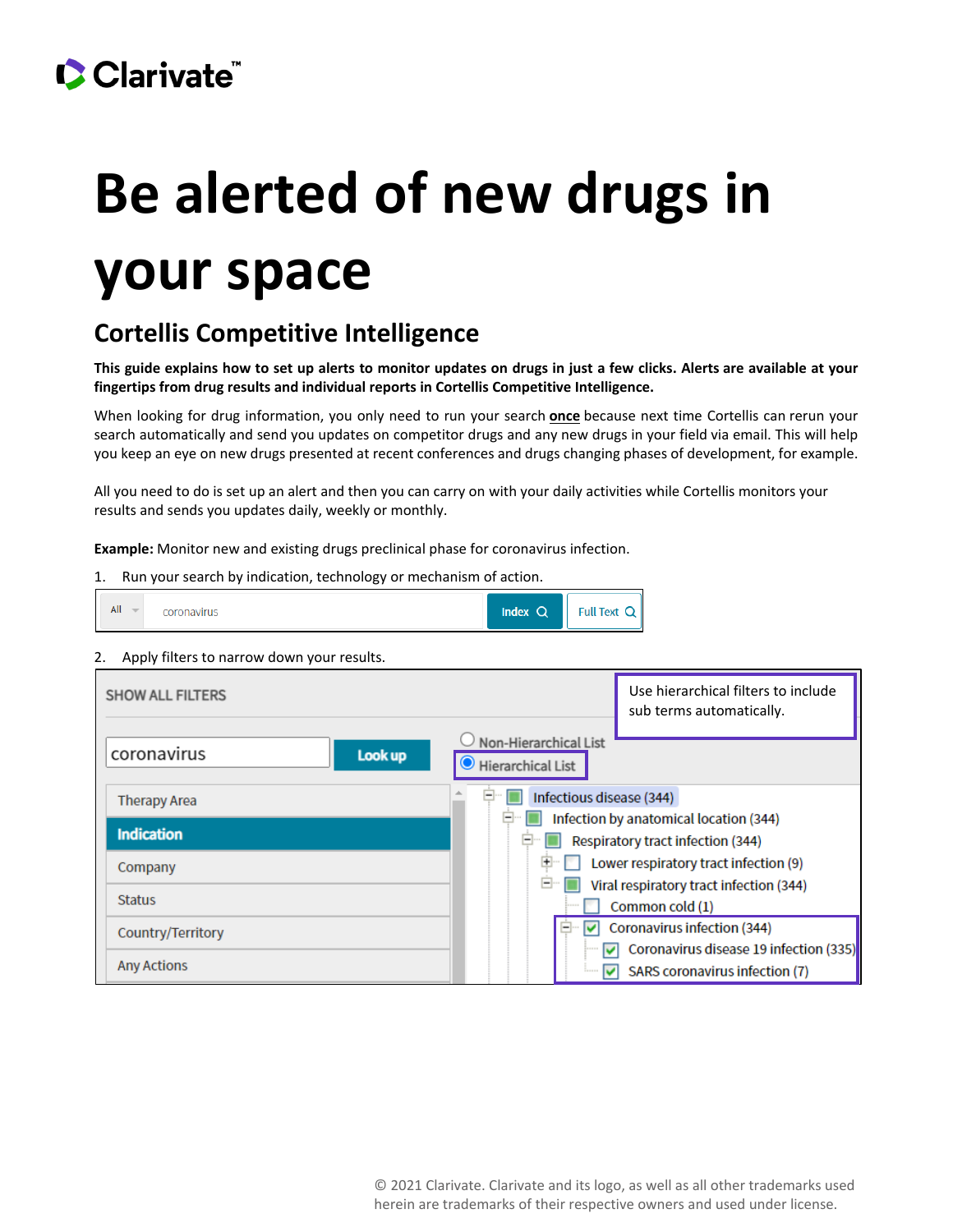### Clarivate

| <b>Therapy Area</b> | Launched (27)          |
|---------------------|------------------------|
| Indication          | Registered (38)        |
| Company             | Pre-registration (23)  |
| <b>Status</b>       | Phase 3 Clinical (167) |
| Country/Territory   | Phase 2 Clinical (274) |
| <b>Any Actions</b>  | Phase 1 Clinical (135) |
| <b>Technologies</b> | Clinical (47)          |
| <b>Added Date</b>   | Preclinical (644)      |

3. Click "Save and Alert" button -top right- from the results page.

| $<$ Back<br>Forward $>$        |                                                                                                                                                                                                                                                                                                                       | <b>Search Results</b>                            |                                                               | $\boxed{\blacksquare}$ Timeline & Success Rates      | <b>CO</b> Related Content                                  | <b>III</b> Analyze    | Save and Alert<br>Le Download                                        |
|--------------------------------|-----------------------------------------------------------------------------------------------------------------------------------------------------------------------------------------------------------------------------------------------------------------------------------------------------------------------|--------------------------------------------------|---------------------------------------------------------------|------------------------------------------------------|------------------------------------------------------------|-----------------------|----------------------------------------------------------------------|
|                                | 644 results found for index Search for the search term 'coronavirus' with filter(s) applied: Coronavirus infection; SARS<br>$\overline{\mathbf{3}}$<br>First<br>Previous<br>$\mathbf{1}$<br>$\overline{2}$<br>$-5$<br>$\tau$<br>6<br>$\bf{8}$<br>9<br>10<br><b>Next</b><br>Last<br>coronavirus infection; Preclinical |                                                  |                                                               |                                                      |                                                            |                       |                                                                      |
| <b>Report Type</b>             |                                                                                                                                                                                                                                                                                                                       | Results Perpage: $25 \times$                     | Sort by: Relevance                                            | <b>Order Columns</b><br>$\checkmark$<br>$\checkmark$ |                                                            |                       | $     $ $\in$ $ $<br>View <sup>HI</sup>                              |
| Show selected only             | $\bullet$                                                                                                                                                                                                                                                                                                             | <b>Drug Name</b>                                 | <b>Active Companies</b><br>$\oplus$                           | <b>Active Indications</b>                            | $^{\tiny{\textregistered}}$<br><b>Target-based Actions</b> | <b>Highest Status</b> | <b>Technologies</b>                                                  |
| <b>Broker Research (8441)</b>  |                                                                                                                                                                                                                                                                                                                       |                                                  | Filters : [0]                                                 | Filters : [0]                                        | Filters : [0]                                              | Filters : [0]         | Filters : [0]                                                        |
|                                | $\bullet$                                                                                                                                                                                                                                                                                                             | ChAdOx1 MERS vaccine<br>(coronavirus infection), | National Institutes of Health:<br><b>University of Oxford</b> | <b>Coronavirus infection</b>                         | Coronavirus spike<br>glycoprotein modulator                | Preclinical           | <b>Biological therapeutic;</b><br>Intramuscular formulation:         |
| <b>Clinical Trials (15617)</b> |                                                                                                                                                                                                                                                                                                                       | <b>NIH/University of Oxford</b>                  |                                                               |                                                      |                                                            |                       | Virus recombinant                                                    |
| Companies (2881)               |                                                                                                                                                                                                                                                                                                                       |                                                  |                                                               |                                                      |                                                            |                       |                                                                      |
| Conferences (376)              |                                                                                                                                                                                                                                                                                                                       |                                                  |                                                               |                                                      |                                                            |                       |                                                                      |
| <b>Deals (4990)</b>            |                                                                                                                                                                                                                                                                                                                       |                                                  |                                                               |                                                      |                                                            |                       |                                                                      |
| <b>Disease Briefings (6)</b>   | $\bullet$                                                                                                                                                                                                                                                                                                             | <b>VBI-2901</b>                                  | National Research Council of<br>Canada: VBI Vaccines Inc      | Coronavirus disease 19<br>infection; Coronavirus     | COVID19 Spike glycoprotein<br>modulator; Coronavirus spike | Preclinical           | <b>Biological therapeutic;</b><br>Nanoparticle formulation;          |
| <b>Drugs (1392)</b>            |                                                                                                                                                                                                                                                                                                                       |                                                  |                                                               | infection; SARS Coronavirus<br>infection             | glycoprotein modulator                                     |                       | <b>Parenteral formulation</b><br>unspecified; Protein<br>recombinant |

4. Select 'Alert on search query' and follow the instructions on the screen to set up your updates of interest and desired frequency.

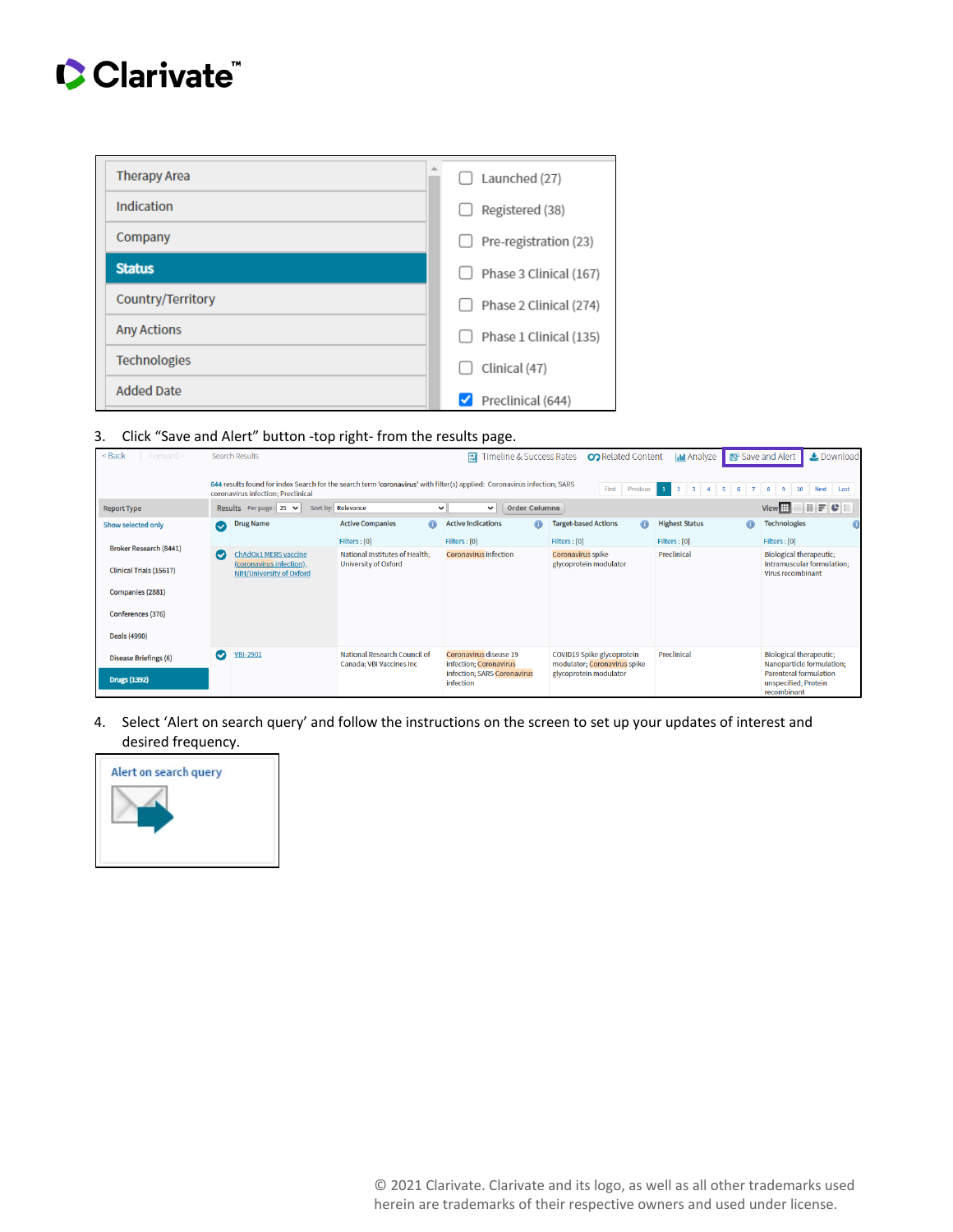#### Clarivate

|                                                                                                                                                                                                                         |        |        |        | $\boldsymbol{\times}$ |  |  |
|-------------------------------------------------------------------------------------------------------------------------------------------------------------------------------------------------------------------------|--------|--------|--------|-----------------------|--|--|
| Step 1                                                                                                                                                                                                                  | Step 2 | Step 3 | Step 4 |                       |  |  |
| <b>REASON FOR UPDATE</b>                                                                                                                                                                                                |        |        |        |                       |  |  |
| The alerts notifications inform you about records that are new or that are removed from your search results set over time. To<br>additionally include records that are updated, please select the 'Reasons for Update'. |        |        |        |                       |  |  |
| Alert updates                                                                                                                                                                                                           |        |        |        |                       |  |  |
| Select All                                                                                                                                                                                                              |        |        |        |                       |  |  |
| $\Box$ Chemistry                                                                                                                                                                                                        |        |        |        |                       |  |  |
| Development Profile                                                                                                                                                                                                     |        |        |        |                       |  |  |
| Development Status                                                                                                                                                                                                      |        |        |        |                       |  |  |
| $\Box$ Drug Name                                                                                                                                                                                                        |        |        |        |                       |  |  |
| Index                                                                                                                                                                                                                   |        |        |        |                       |  |  |

#### Alerts can also be set up from Drug reports by using the bell icon at the top right and following similar instructions.

| <back<br>Forward &gt;</back<br> | <b>Drug Report</b>                                                     |                                                                                                                                                                                                                                                              |                                          |  | Timeline & Success Rates<br>킈 | $\Delta$ Alert |
|---------------------------------|------------------------------------------------------------------------|--------------------------------------------------------------------------------------------------------------------------------------------------------------------------------------------------------------------------------------------------------------|------------------------------------------|--|-------------------------------|----------------|
|                                 | ChAdOx1 MERS vaccine (coronavirus infection), NIH/University of Oxford |                                                                                                                                                                                                                                                              |                                          |  |                               | Next D         |
| Snapshot                        | $\Box$ Search Terms & Synonyms<br>Highlight                            |                                                                                                                                                                                                                                                              | <previous next=""></previous>            |  |                               |                |
| <b>Latest Press Releases</b>    | <b>SNAPSHOT</b>                                                        |                                                                                                                                                                                                                                                              |                                          |  |                               |                |
| <b>Latest Event Transcripts</b> | <b>Drug Name</b>                                                       | ChAdOx1 MERS vaccine (coronavirus infection), NIH/University of Oxford                                                                                                                                                                                       |                                          |  |                               |                |
| <b>Broker Research Reports</b>  | <b>Other Drug Names</b>                                                | ChAdOx1 MERS vaccine (coronavirus infection), NIH/University of Oxford; SARS-CoV-2 vaccine (COVID-19), NIH/University of Oxford;<br>recombinant viral vector ChAdOx vaccine (MERS-CoV), NIH/University of Oxford; MERS-CoV spike protein recombinant vaccine |                                          |  |                               |                |
| <b>Development Profile</b>      |                                                                        | (coronavirus infection), NIH/University of Oxford; ChAdOx1 MERS prime-boost vaccine (MERS-CoV), NIH/University of Oxford; ChAdOx1<br><b>MERS</b>                                                                                                             |                                          |  |                               |                |
| <b>Literature Review</b>        | <b>Originator Company</b>                                              | <b>National Institutes of Health</b>                                                                                                                                                                                                                         |                                          |  |                               |                |
| <b>Development Status</b>       | <b>Active Companies</b>                                                | National Institutes of Health; University of Oxford                                                                                                                                                                                                          |                                          |  |                               |                |
| <b>Regulatory Designations</b>  | <b>Therapy Area</b>                                                    | <b>Infection</b>                                                                                                                                                                                                                                             |                                          |  |                               |                |
| <b>Milestones</b>               | <b>Inactive Companies</b>                                              |                                                                                                                                                                                                                                                              |                                          |  |                               |                |
| <b>Chemical Structures</b>      | <b>Highest Status</b>                                                  | Preclinical                                                                                                                                                                                                                                                  |                                          |  |                               |                |
| <b>Drug Names</b>               | <b>Regulatory Designations</b>                                         |                                                                                                                                                                                                                                                              |                                          |  |                               |                |
| <b>Sales and Forecasts</b>      | <b>Active Indications</b>                                              |                                                                                                                                                                                                                                                              | <b>Coronavirus infection</b>             |  | View Epidemiology in IPD &    |                |
| <b>Clinical Trials</b>          | <b>Inactive Indications</b>                                            |                                                                                                                                                                                                                                                              |                                          |  |                               |                |
| <b>Deals and Patents</b>        | <b>Target-based Actions</b>                                            |                                                                                                                                                                                                                                                              | Coronavirus spike glycoprotein modulator |  |                               |                |

Here is a sample of an email sent when new and existing drugs were announced or updated in conferences, clinical trial registries, press releases and other sources checked by Cortellis editors daily. Basic details of new drugs and a summary of updates in existing drug reports are provided to help you analyze this new data quickly and direct links are also available to take you to the drug report or set of results in Cortellis for further evaluation.